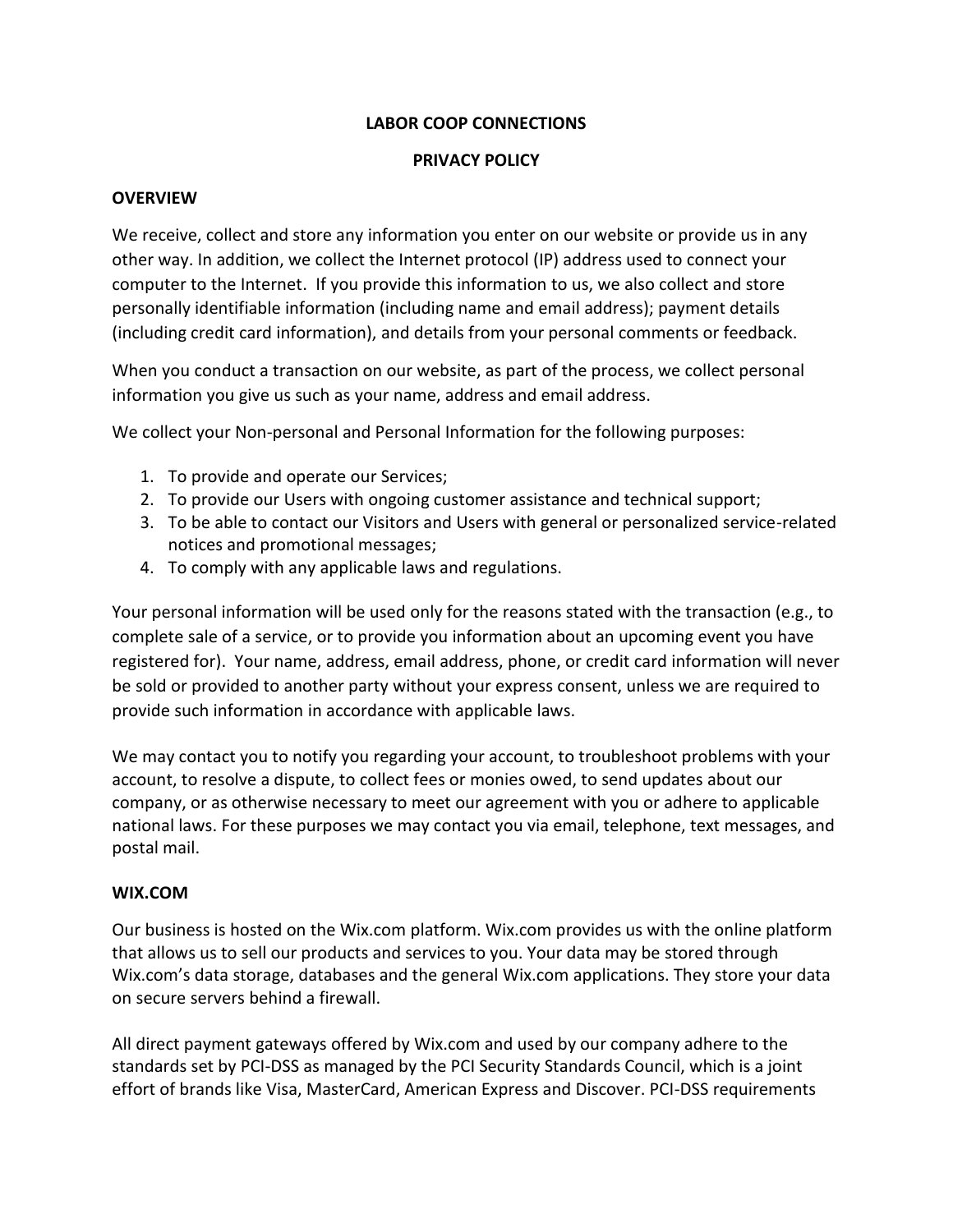help ensure the secure handling of credit card information by our store and its service providers.

# **COOKIES INFORMATION**

Our site uses cookies, web beacons, or related technologies to receive and store certain types of information whenever you interact with us over the internet.

# *What are cookies?*

Cookies are simple text files that are stored on your computer or mobile device by a website's server. Each cookie is unique to your web browser. It will contain some anonymous information such as a unique identifier, website's domain name, and some digits and numbers.

# *What types of cookies do we use?*

• Necessary cookies

Necessary cookies allow us to offer you the best possible experience when accessing and navigating through our website and using its features. For example, these cookies let us recognize that you have created an account or are trying to make a payment on our website.

• Functionality cookies

Functionality cookies let us operate the site in accordance with the choices you make. For example, we will recognize that you have previously ordered services on our account.

• Analytical cookies

These cookies enable us and third-party services to collect aggregated data for statisticalpurposes on how our visitors use the website. These cookies do not contain personal information such as names and email addresses and are used to help us improve your user experience of the website.

### *How to delete cookies?*

If you want to restrict or block the cookies that are set by our website, you can do so through your browser setting. Alternatively, you can visit [www.internetcookies.org,](http://www.internetcookies.org/) which contains comprehensive information on how to do this on a wide variety of browsers and devices. You will find general information about cookies and details on how to delete cookies from your device.